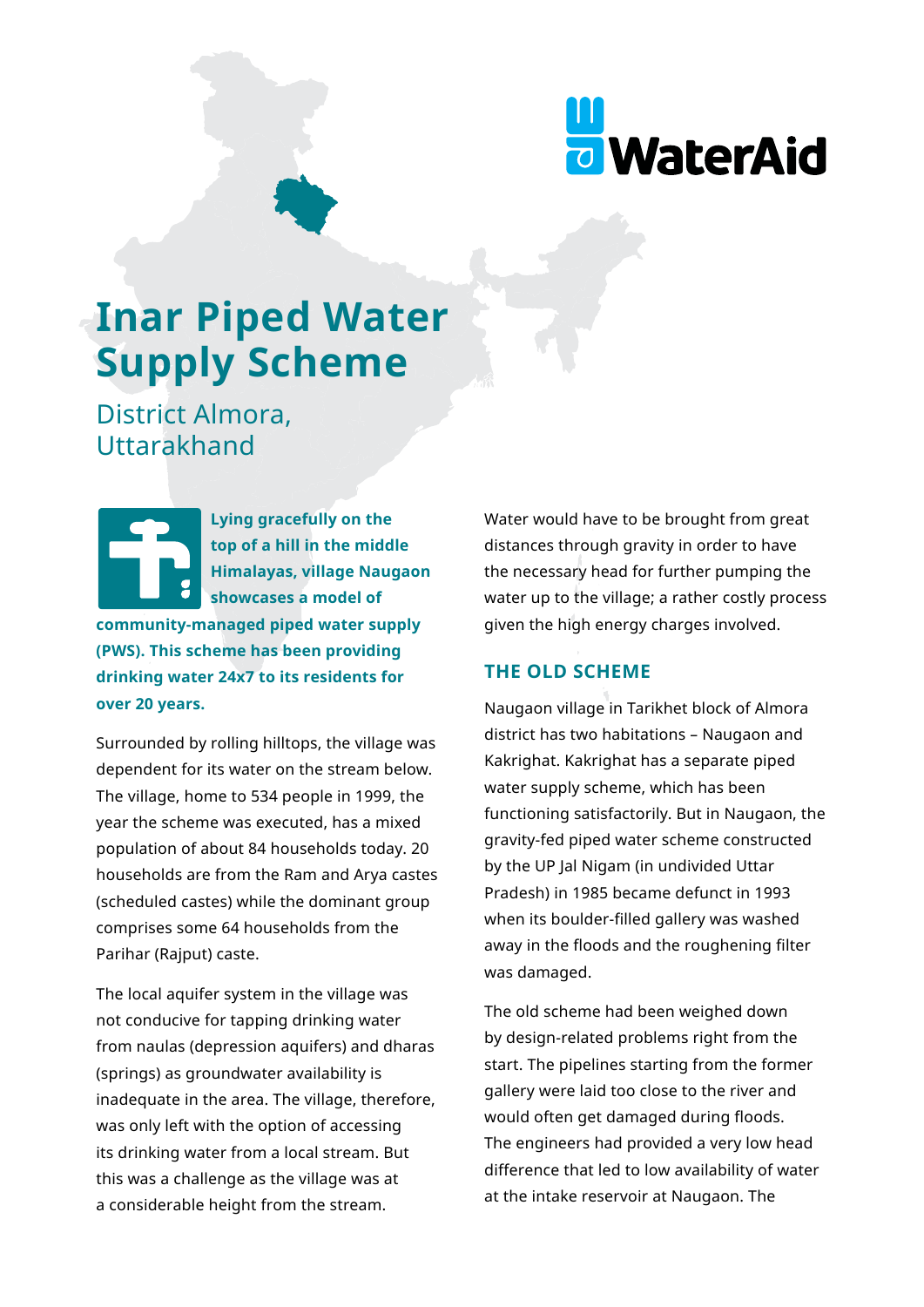

**The long walk for water took up much of the women's time as they would make trips to the Sarota stream downhill at least three to four times a day. Tales of young girls missing out on school or college to fetch water for the household were common.**

source had been inappropriately located at a height where it was impossible to tap water for supply. The intake pipes too had been laid very close to the river, leading to excessive wear and tear.

Securing even a minimum amount of water for their everyday needs had become a struggle for the community. The system provided for a few (about 17) individual household connections with some stand posts, but they became redundant in a few years.

## **THE NEW SCHEME**

A new piped water supply project was conceived under 'Swajal 1' and was named after Inar village where the intake point (or source) was located. The project was taken up under Phase 3 of Swajal 1 in 1999 when a group of villagers from Naugaon, led by Bhupal Singh, the then gram pradhan, and Dhan Singh, the current chairman of the Village Water Sanitation Committee (VWSC), approached the District Project Management Unit (DPMU), Nainital, along with CHIRAG, a Nainital-based non-governmental organisation (NGO), citing problems related to the drinking water scheme at Naugaon. Administratively, Naugaon fell in Almora district, yet the DPMU, Nainital became interested and conducted a preliminary enquiry into some aspects of the water system, such as technology, sustainability, and the community's role, before deciding to take up the project. Observing the interest of the community, CHIRAG too made a foray into the area as a support organisation under the Swajal project, even though it had not worked in Almora till then. The scheme was taken up as a village water supply reorganisation project in 1999.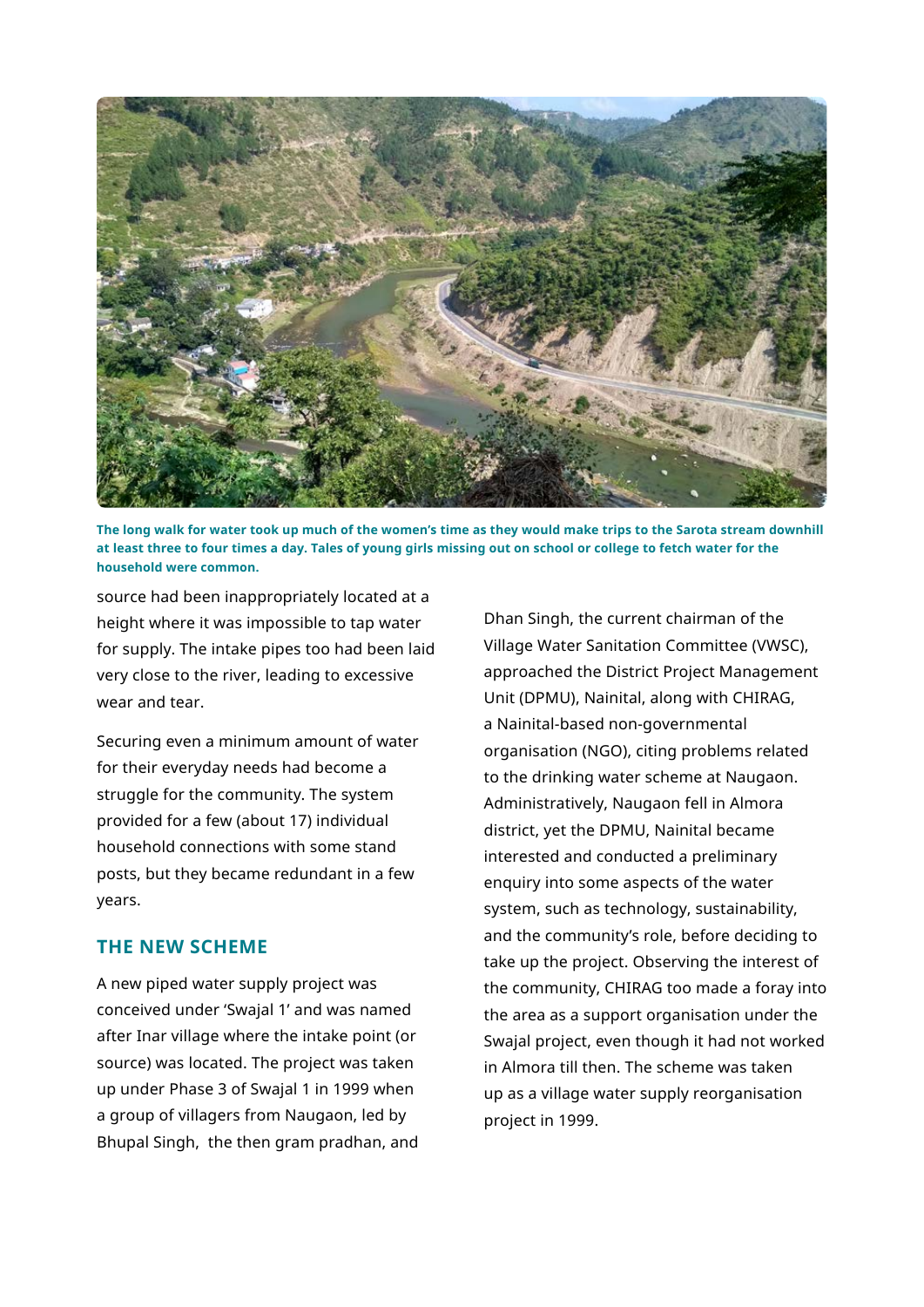

**The Inar water supply project was based on a demand-driven participatory approach.**

This was an innovation in itself as the old structures and pipelines were to be reused as much as possible. However, the complexity due to gravity-fed gadhera (stream) system was a challenge as the engineering staff of Swajal DPMU was more acquainted with the construction of spring-based rural water supply schemes. Usually, naula or springbased schemes involve construction of a stone or concrete-lined tank that catches dripping water from springs and streams, which is then distributed to the habitation.

Inar stream, as a water source was a bigger and more complicated project for the engineers at that point of time. It was a large gadhera with a high discharge<sup>1</sup> of 350 litres per minute (lpm)<sup>2</sup>.

## **COVERAGE**

As per the Swajal criteria (1996), the designed water demand for Naugaon village was worked out at 55 lpcd (revised upwards from 49lpcd under the 1985 scheme). Water supply was designed as 70lpcd for private connections and 40lpcd for stand posts. Additionally, water was supplied to the primary and high school (now inter college), for which the demand was calculated at ten litres per student per day. The scheme also provided water to ten households (34 people in 1999) of Panaura village which lay on its course, through a stand post. This was done after a conflict erupted at the design stage between Panaura and Naugaon villages about the laying of pipelines through the former. Worried that the pipelines may be trampled

<sup>1</sup>After the identification of the source, the yield was determined accurately by guiding the water through a V-notch fixed in the waterway. The head in the notch was measured from the tip and the discharge got from the table corresponding to the head. The design life period of the system was 20 years and as per the DPR the population for the design period was decided.

2 Measured as on 05 January 1999, at the time the scheme survey was underway.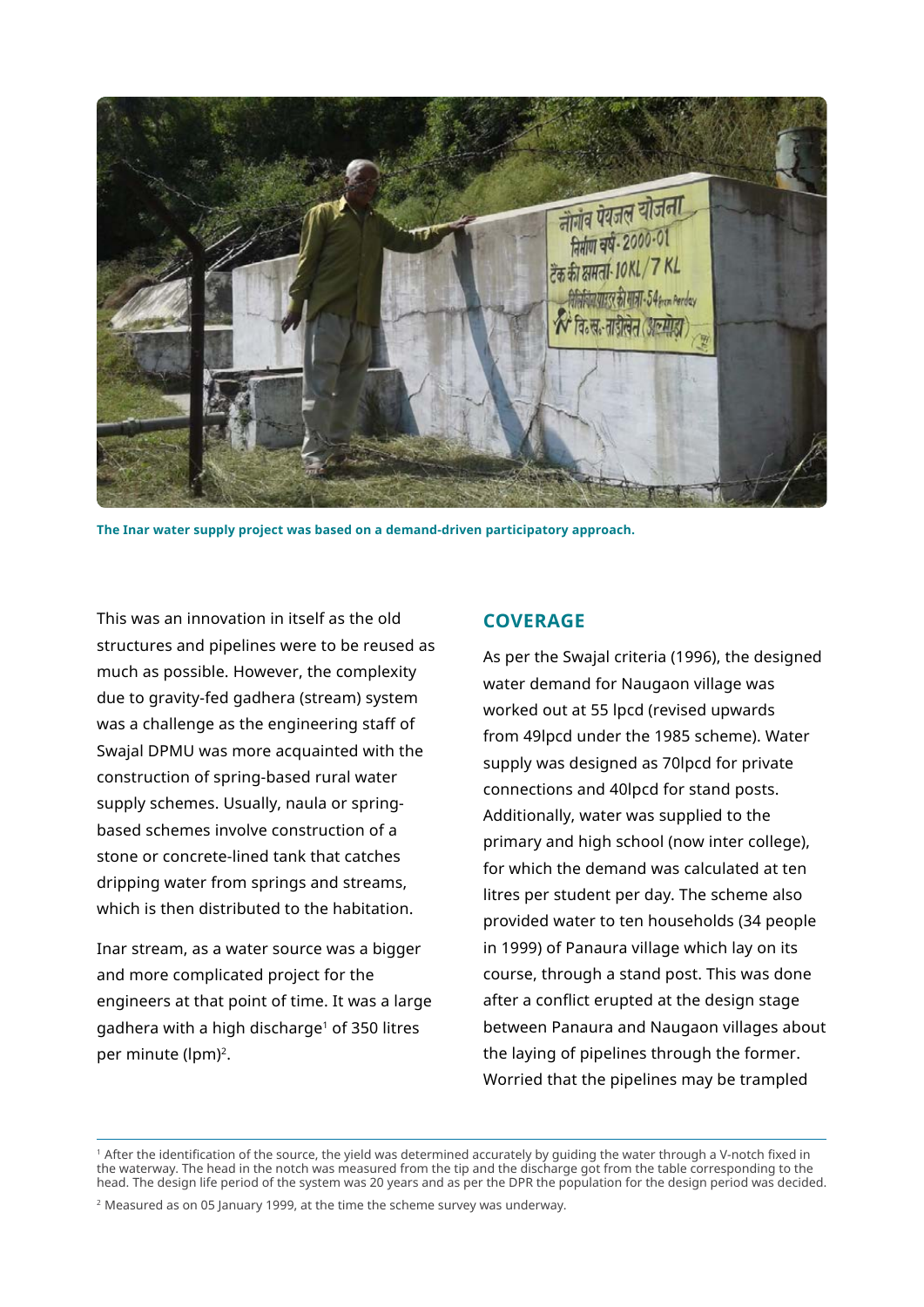upon by angered Panaura villagers, the community at Naugaon agreed to Swajal's suggestion to resolve the dispute by including the ten households of Panaura in the scheme. The community succeeded in resolving many of the local problems related to project implementation, such as land acquisition, source-related disputes, and laying of pipelines.

Evidently, the number of households has increased from 64 in 1999 to 99 in 2019. Households with private connections increased from 17 to 53 over the period, while those relying on the seven stand posts in the village decreased from 47 to 31 during the same period. Water is supplied on a 24x7 basis throughout the year, barring summers, when supply is restricted to two hours each in the morning and evening. Water supply from the tank is controlled by the village maintenance workers (VMW). Water supply regulation decisions are taken by the VWSC and implementation is carried out by VMW with the support of the VWSC president. There are no water meters in place to measure water supply as it is available in abundance through the year. The quality of water is also not monitored regularly. The last mile coverage of households is looked after by the VMW, who also checks for leakages in the distribution line every few days.

Source identification considered the water requirement of the community till the end of the designed period of 20 years. It also considered source discharge; that the source was perennial, adequate, and sustainable on a long-term basis; as well as the absence of upstream and downstream pollution from the site of water withdrawal.

Groundwater availability is a problem in the village, so no borewells have been installed or are encouraged. If at all necessary, an NoC (no objection certificate) has to be acquired from the gram panchayat for installing borewells.

# **INSTITUTIONAL ARRANGEMENTS UNDER SWAJAL**

The Inar water supply scheme was taken up under the Uttar Pradesh government's Swajal 1 project in the Rural Water Supply and Sanitation (RWSS) sector with assistance from the World Bank. It was conceived and conceptualised under the sector reform programme as planned under the Rajiv Gandhi National Drinking Water Mission (RGNDWM).

The process involved establishing and enhancing its institutional capacity to implement, manage, and sustain the state's work on RWSS. The work entailed financing infrastructure and software investments such as:

- (i) Investments in water supply schemes and catchment-area protection works.
- (ii) Community mobilisation and developmental activities.
- (iii) Sanitation programmes.

The scheme was handed over to VWSC in the year 2000. Swajal 1 was implemented as a pilot project from 1996 to 2003 (1146 schemes) and was followed by a sector-wide approach (SWAP), also known as Swajal 2, implemented from 2003–2014. Swajal 1 entailed software components such as a series of workshops to build ownership of the programme at all levels, and intense capacity building and training programmes for the state, district, and village functionaries.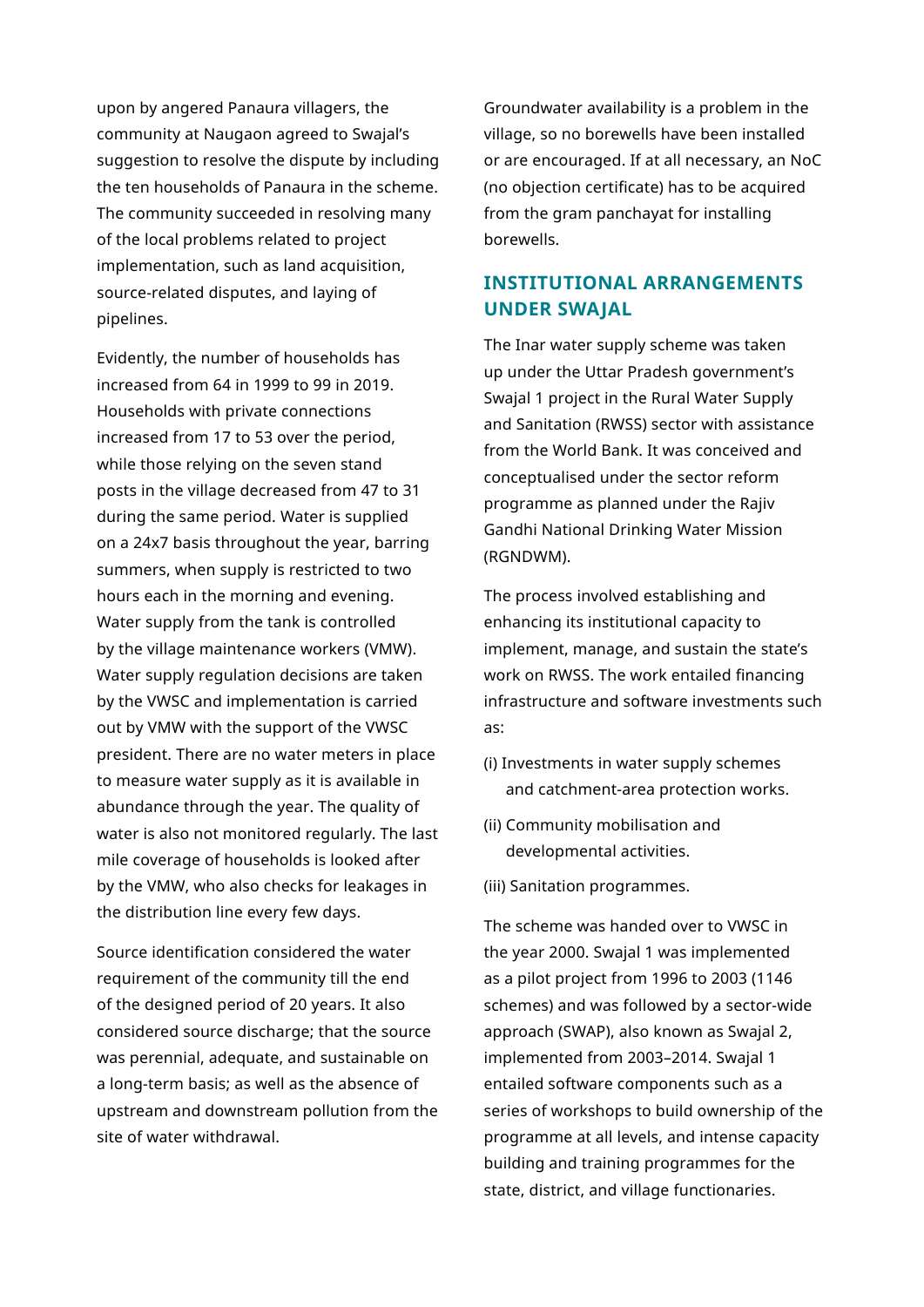The support also provided for longer preplanning, planning, and post-implementation phases<sup>3</sup>, which was not the case with Swajal 24. Under Swajal 1, the project planning period lasted one year, project implementation was one year and the postimplementation period was three months. However, once SWAP/Swajal 2 began; the project planning period was reduced to three months and the implementation period to six months. Swajal 1 also had better outlays for programme management Swajal<sup>5</sup> ended in 2014 as the department's thrust shifted to sanitation. Work on drinking water schemes suffered as Swajal DPMU anchored sanitation related work in the state. The department of drinking water supply (DDWS) is now working on the convergence of the 14th finance commission funds, MGNREGA, and Swajal.

# **INSTITUTIONAL ARRANGEMENTS TO RUN THE SCHEME**

The Inar project was based on a demanddriven participatory approach and users could choose the service level. They also had to share the cost of capital investment (nine per cent labour cost and one per cent cash contribution) as prescribed, and at the same time, bear the full cost and responsibility of O&M.

 In Naugaon, each household contributed INR 1,000 as the initial capital, apart from contributing labour for construction. In addition, households with individual connection paid INR 3,000 as connection

charges, that were deposited into VWSC's O&M account (gram kosh). The project had the following approach:

- Demand-driven approach for village selection.
- The community was given a lead role in decision-making for planning and implementation.
- The support organisation (CHIRAG) aided in community development as well as in implementation.
- Women empowerment through setting up of a self-help group (SHG).
- Emphasis on behaviour change and not just on provision of technology.
- Exposure visit of community representatives to Chimi Matela rural drinking water scheme.
- Prior to implementation, VWSC and CHIRAG had to give a written assurance of complete coverage within the revenue village, including the surrounding hamlets that wished to participate.
- The sustainability aspect was assessed before the start of the planning phase and the necessary cash contribution from the community was deposited in the bank.
- There was a systematic learning approach and use of participatory methods throughout.
- There was a balanced approach towards hygiene and environmental sanitation awareness.

<sup>&</sup>lt;sup>3</sup> The Swajal project cycle was sequenced in four stages: pre-planning, planning, implementation and post-implementation phases.

<sup>4</sup> The project used third-party verification at the planning and implementation stages, and had a specially developed 'online' monitoring system for reviewing the work-in-progress.

<sup>5</sup> Swajal 1 project launched and implemented during 1996–2003 in undivided UP soon became a sector model in India and the Sector Reforms Project of the GOI in 1999 was designed on similar lines and later on took the shape of Swajaldhara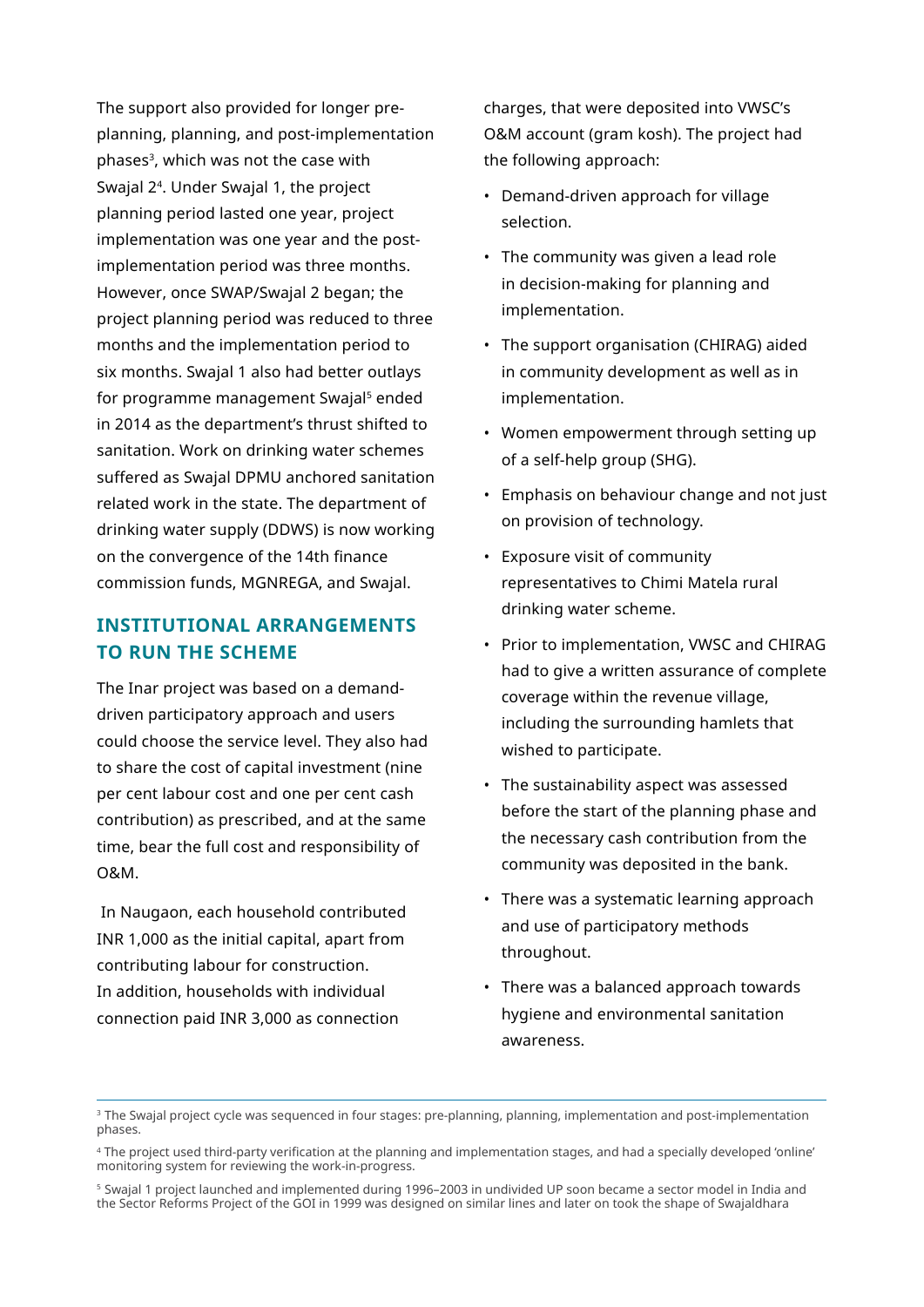- A choice was offered between different water and sanitation technologies.
- There was a community-based approach to service delivery and O&M.

During the initial stages of the project implementation phase, the role of the government was that of a facilitator of water supply and sanitation services, rather than a provider. The rural communities were involved in the planning, designing, and constructing. Subsequently, management of their water scheme was handed over to the VWSC, the community institution. The constitution of VWSC is mandatory for gram panchayats to initiate the implementation of the scheme. The duties of the president, treasurer and VMWs are well defined and VWSC has been registered as a subcommittee of the gram panchayat under Swajal 1.

The Inar VWSC is functional even now after 20 years. Of the 11 members, six are women<sup>6</sup>.

The last two gram panchayat elections in Uttarakhand were held in June 2014 and more recently in October 2019, but with the election of a new gram pradhan, a new VWSC is not constituted. Neither are new members selected. The same VWSC has continued for the last 20 years, barring two instances where new members were appointed in place of the ones deceased. The management of the system rests with VWSC members until their demise or on becoming incapacitated; the idea being that those involved with the scheme since its inception understand its technology, management, and financial aspects quite well.

The project entailed full involvement and participation of user groups, beneficiaries, and gram panchayats right from the planning stage to the implementation and postimplementation phases. VWSC manages the water supply scheme and collects a monthly user fee of INR 30 per household as O&M charges from the 53 users with a household connection. INR 20 is collected from the 31 users accessing water from stand posts. Members of the VWSC have been trained in operations and minor maintenance of the system and they carry out the overall management of the scheme. The operations and maintenance charge/tariff used to be collected by the president of the VWSC every month. However, these monthly charges are now being collected on a six-monthly basis. Additionally, a decision has now been made to revise the charges to INR 40 for public stand posts and INR 60 for private connections.

A Village Maintenance Worker (VMW) has been appointed who operates the pump and takes care of the subsequent distribution of water, for a monthly fee of INR 500. The operator also ensures day-to-day upkeep and maintenance of the system. Though the rules entail disconnection of the household water connection on non-payment of tariff, no such case has been reported so far and people pay even if on a delayed basis. The gram panchayat funds major repair work and has even provided MGNREGA funds to the tune of INR 1.5 lakh for the system's repair.

VWSC has opened a joint bank account in the name of the president and treasurer, with both as signatories of the account. The water charge is collected and deposited in

6 Swajal mandates that VWSCs comprise at least 30 per cent women and 20 per cent SC/ST members. Prior to implementation, the VWSC and the SO (CHIRAG) had to give a written assurance that there will be complete coverage within the revenue village including surrounding hamlets that wish to participate.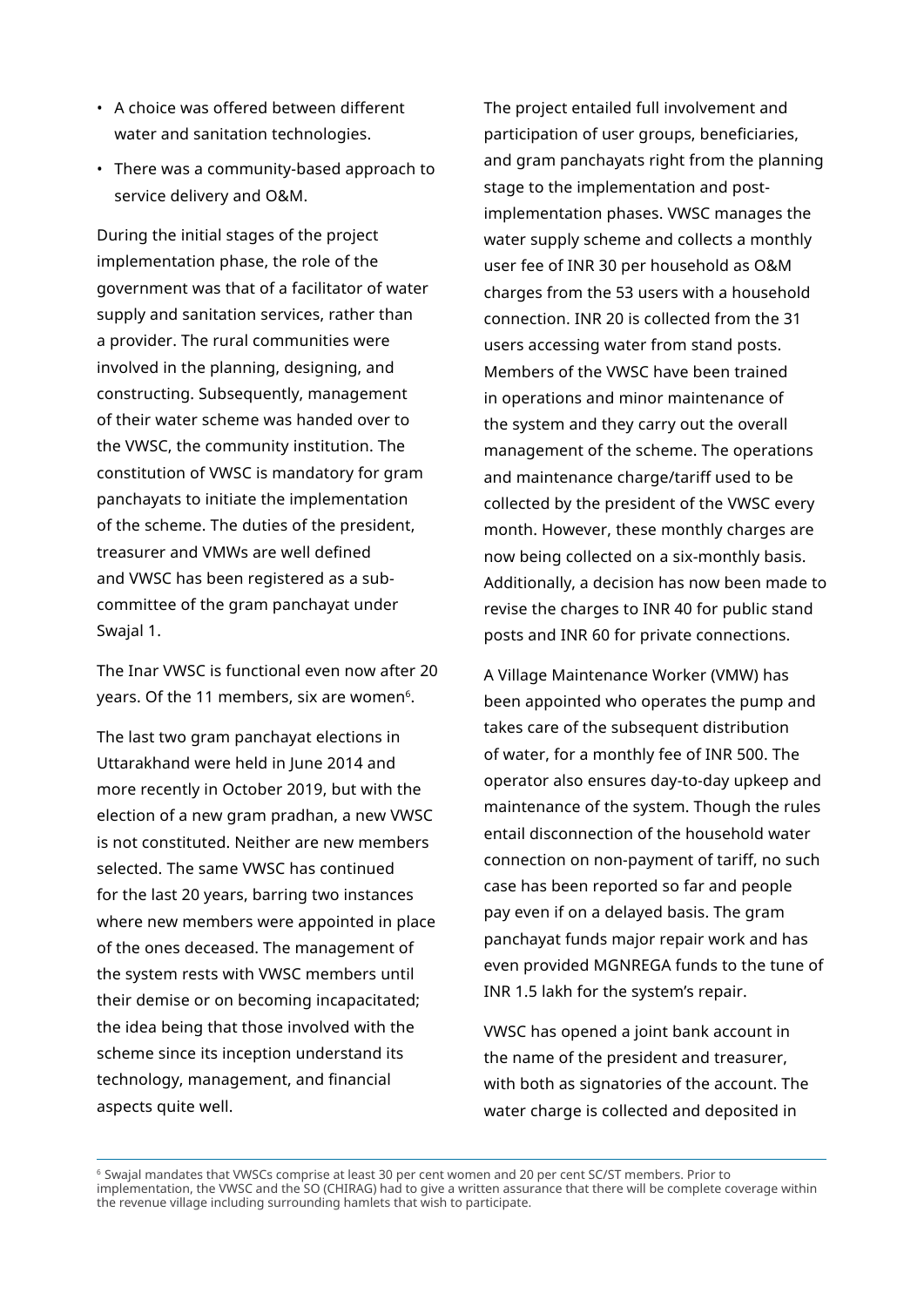

**The project entailed full involvement and participation of user groups, beneficiaries, and gram panchayats right from the planning stage to the implementation and the post-implementation phases.**

the bank and VWSC maintains the income and expenditure details of the scheme as well as records like cash books and expenditure voucher details.

The scheme requires periodic maintenance to detect and repair leaks, and keep the intake source intact. Right from the initial stages, VWSC members were actively involved in the construction as they were familiar with the water system technology. They were able to gain access to spare parts for repairs and when the system broke down postconstruction, especially during monsoons, they relied on local knowledge for simple repairs, replaced sections of the pipes, and rebuilt the boulder-filled gallery. However, major repairs were carried out by a trained plumber from the village itself. Being a hilly terrain, the road for transportation of material for repair and maintenance, posed a challenge.

According to CHIRAG, the planning phase involved awareness creation in the village community towards the need for water and sanitation through various techniques of community interaction. Willingness had to be established among villagers to join the project partnership as per the principles and policies of the Swajal Panch Pariyojna. Identification and selection of habitation was based on their willingness to share ten per cent of the capital cost of the project, based on the water supply and technology option decided by the village community.

Another criteria was the will to share the full O&M cost of the projects. Apart from this, the Swajal project envisaged assurance from the project gram panchayats for 100 per cent coverage of households with toilets, for which the government offered subsidies. In the case of Naugaon, 100 per cent open defecation free status was achieved even before the water supply scheme was put into place.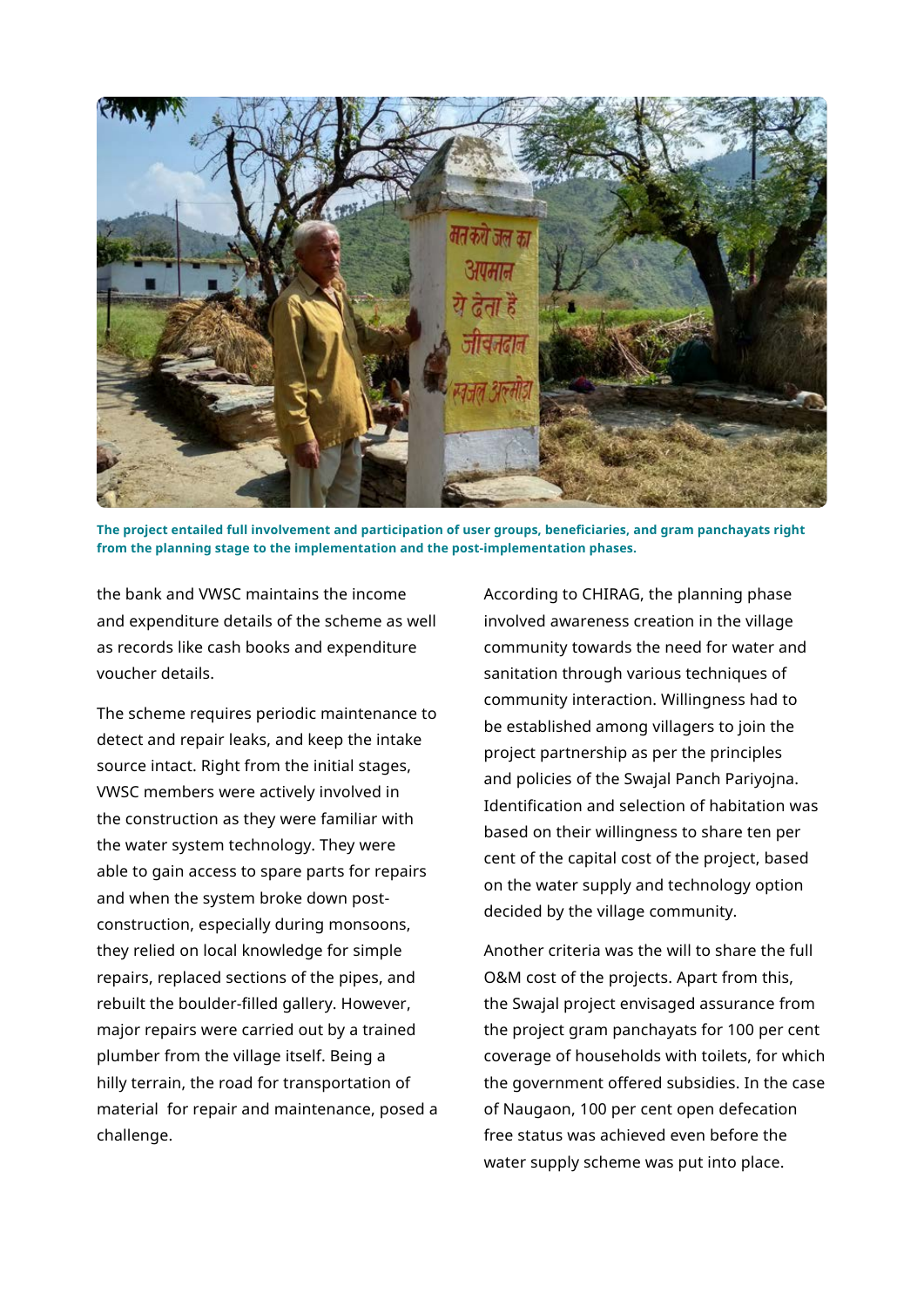

**Inar water supply project's intake source. Periodic cleaning of the boulder-filled gallery and replacement of boulders is undertaken in order to provide sustainable water supply.**

CHIRAG, along with representatives of the community, conducted a reconnaissance and collected details of the existing water supply and the need for rehabilitation of the existing system. During the pre-planning stage, the activities covered were village meetings, focus group discussions, baseline surveys, and Participatory Research Analysis (PRA) to enable villagers to identify and describe local needs and practices. "Community interaction techniques were employed by Swajal DPMU functionaries who had been provided orientation training on the demand-driven participatory approach at the Administrative Training Institute (ATI). Various tools were used for developing the programme content: training camps, exposure visits, audio visual aids etc.," shared Laxmi<sup>7</sup>, Community Mobiliser, DPMU.

## **TECHNOLOGY**

The technology of boulder-filled galleries for source tapping schemes such as the gravity-based gadhera (stream) scheme at Inar has been indigenously developed by the line department of Uttarakhand. An advantage of the gravity gadhera scheme is that it provides gravitational flow up to the community end without any pumping aid and that considerably reduces the recurring cost of operations.

Inar is remarkable as it has been functioning satisfactorily for its design period of 20 years. Periodical cleaning of the boulderfilled gallery and replacement of boulders is undertaken by the community in order to provide sustainable water supply.

7 She was with Chirag in 1999 when the scheme was being set up and shifted to DPMU in 2007.She takes an active interest in the scheme even now.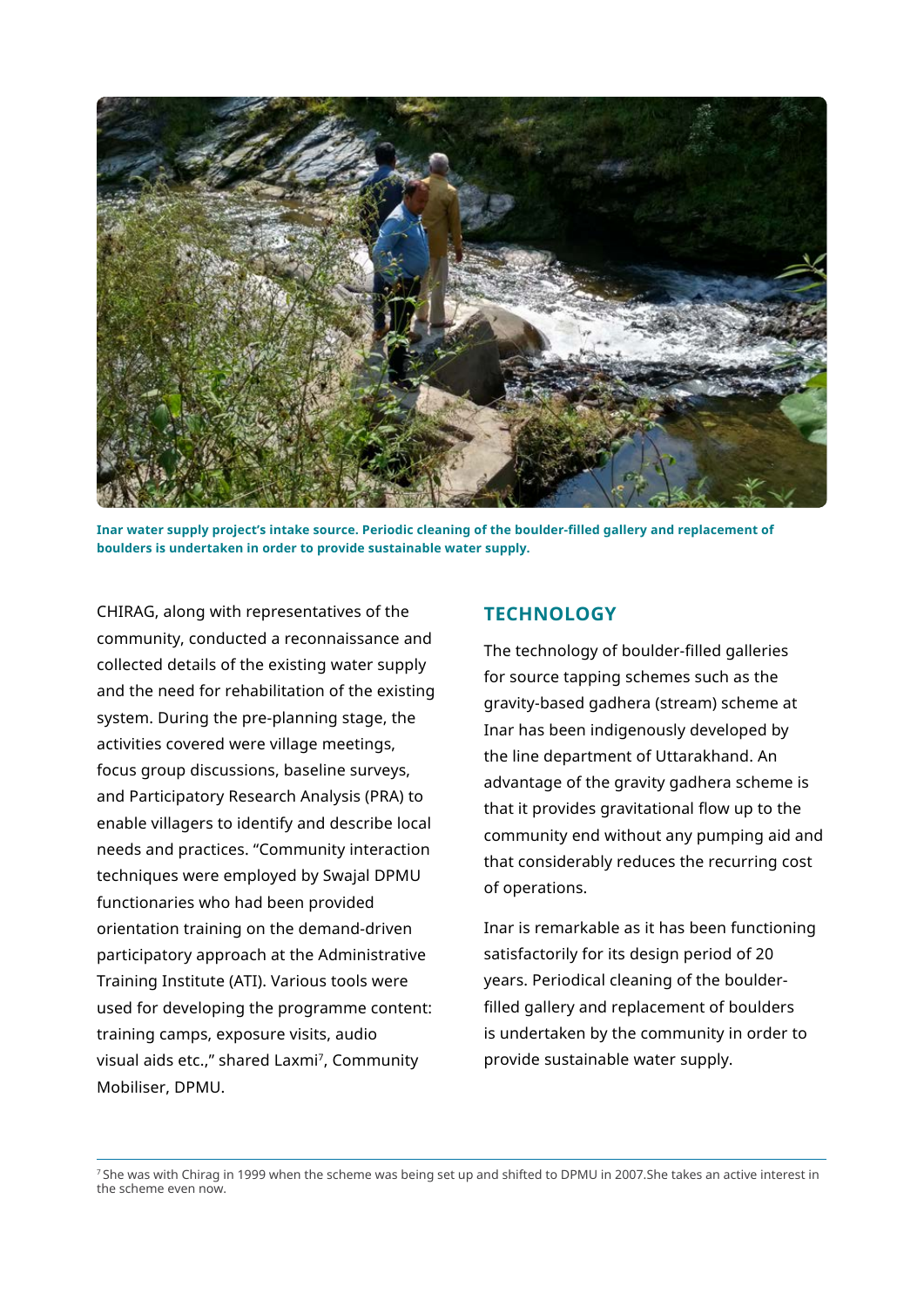

#### **Schematic diagram of Inar piped water supply system**

Inar does not suffer from source depletion because of its high discharge unlike some other gravity gadhera schemes where the water supply gets completely interrupted from the beginning of summer till the onset of the monsoon.

The infiltration well could not be constructed at Inar as the pipeline could not be laid at a depth in the river. Therefore, for purifying the water supply, a layer of washed charcoal has been placed along with other filter media inside the roughening filter.

The community has had to deal with the boulder-filled gallery getting choked due to silt-laden water. Boulder-filled galleries are also liable to get washed away even with the adopted design discharge of 180lpm (litres per minute). So, some alteration in design was made.

Gadhera sources are characterised by turbidity particularly during monsoons. Though Inar has clear water all year round, often it becomes turbid during monsoons. Swajal mandated slow sand filters to be built for gadhera sources that indicate a turbidity value of 10NTU (Nephelometric Turbidity Units) during rainy season. For some reason, the design engineers went against these guidelines and provided a roughening filter instead. This roughening filter required more maintenance, which was difficult for the VWSC to provide. At this point, when the design period of 20 years is towards its end, the roughening filter is damaged and needs to be replaced.

An innovative aspect of the Inar scheme was that a significant part of the old pipeline was reused at location and unnecessary carting of old and new pipelines was avoided. Pipelines starting from the old boulder-filled gallery were later replaced with 65mm galvanized iron (GI) pipes instead of the earlier 50mm GI pipes. In the new scheme, 620m of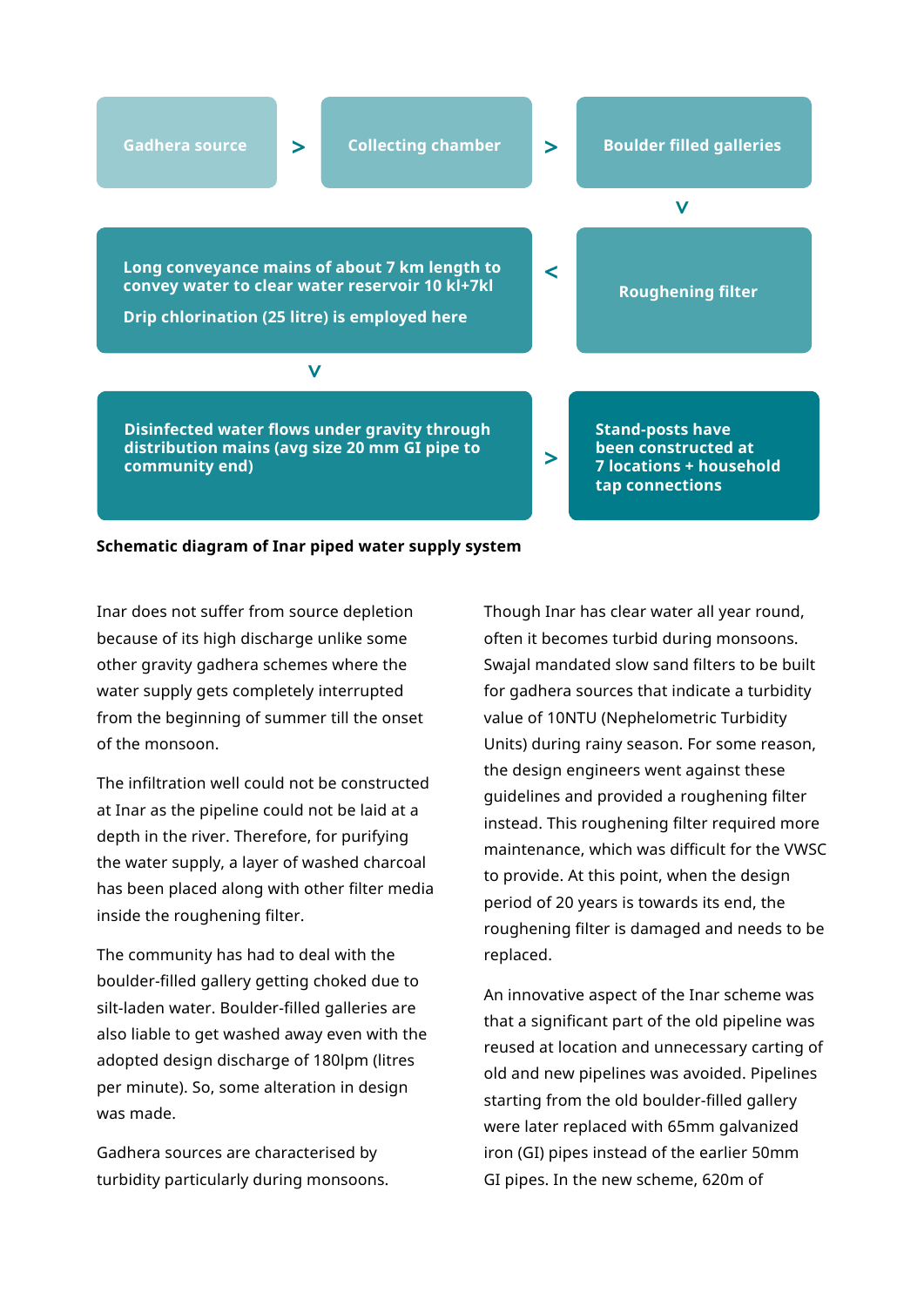the existing 50mm diameter GI pipe was dismantled from its existing alignment and utilised in the feeder main and elsewhere.

The supply main (6262m) had to be carefully constructed as the pipes passed through hard, rocky areas and gully crossings were supported by pillars. The system innovatively undertook a river crossing on a suspension system over two pillars. This helped reduce the distance of intake and thereby brought down the capita cost.

The storage at Naugaon village comprises an old water tank with a capacity of 7kl, a new tank of 10kl, and a 2kl tank-type stand post (TTSP) at the location of the old tank, erected with the consent of the community. Two bucket type chlorinators of 25 litre capacity were provided at the clear water reservoir. These are damaged now and in need of repairs. Stand posts were constructed at important locations selected by the community members and water connections were provided to the houses from supply mains. The distribution main is approximately 988m from the water tank.

#### **CATCHMENT AREA PROTECTION**

The proposed water source was a point at a gadhera that lay seven kilometres upstream of the village in a van panchayat. Poor vegetation cover and risk of erosion and landslides were dealt with by undertaking catchment area protection. Also known as the Assisted Natural Resource (ANR) subcomponent of the Swajal 1 project, resource conservation and source sustainability were inbuilt in Swajal 1 projects. A separate plan, though hasty, was made for a spectrum of activities around soil and water conservation and implemented in the project area. Because the village is at a distance from

the source catchment, it was difficult for the VWSC to undertake a source sustainable protection regime for the catchment area.

Institutional arrangements at the source village for protection of the catchment to ensure the sustainability of the source could not be established, even when the physical targets for the work, such as plantation were met. 47 garbage pits, 47 soak pits, 43 toilets and four compost pits were constructed as a part of the project. According to Devraj Singh, head of the van panchayat and the current treasurer of VWSC, some work was also undertaken towards artificial water recharge.

#### **FINANCES**

The total cost of the distribution system was INR 2,12,400; storage network was INR 59,700; intake work, INR 16,200; feeder/ supply mains, INR 12,00,500; and treatment work was INR 1,37,700. The total cost of the piped water supply project was INR 18,25,589. The contribution from the DPMU was INR 16,74,522, while community contribution was INR 1,51,067 (labour contribution was INR 1,32,811 and cash contribution was INR 18,256). As on November 2018, the total amount collected for O&M was INR 75,280 while fixed deposits were valued at INR 10,000 and the balance in the passbook was worth INR 16,768.

Investment in capital cost helped build ownership of the piped water supply system in the community. The marginalised sections of the community, who could not pay for an individual connection were provided stand post connections. Some of these were able to shift to the household piped water supply over a period of time. Exposure visits by an NGO or individual were charged at INR 1,000 and this contributed to the O&M fund.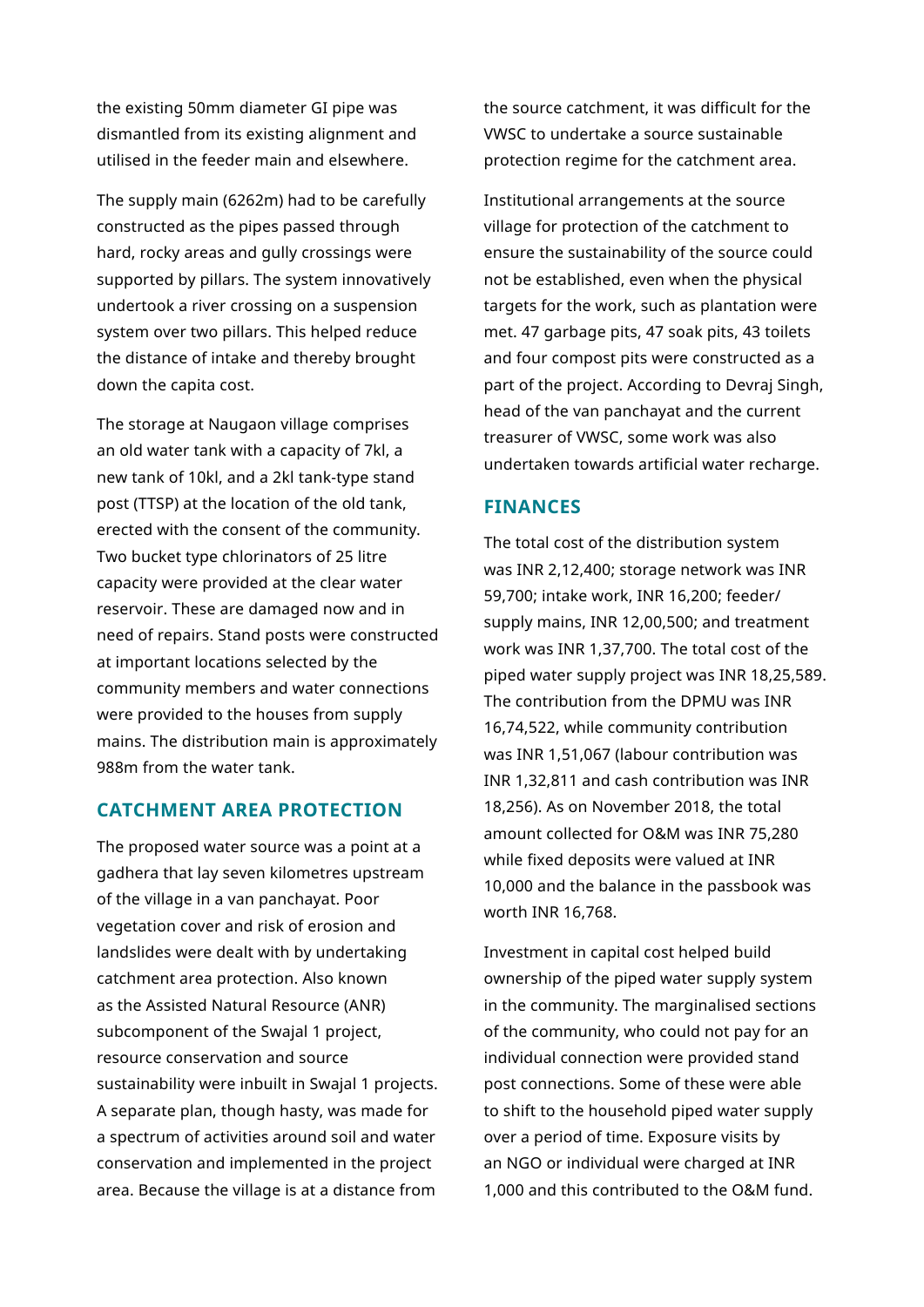|  | The analysis of expenditure and cost related to O&M of the scheme is below: |
|--|-----------------------------------------------------------------------------|
|  |                                                                             |

| Recurring expenditure (Rs.)*                      | <b>Inception year (1999)</b> | <b>Current year (2019)</b> |
|---------------------------------------------------|------------------------------|----------------------------|
| Maintenance of work                               | 8,654                        | 17,327                     |
| Maintenance and operating staff                   | 6,000                        | 9,000                      |
| Chemicals                                         | 500                          | 750                        |
| 5% of above total (as reserve fund)               | 758                          | 1,354                      |
| Grand total                                       | 15,912                       | 28,431                     |
| Approx. expenditure per annum                     | 15,900                       | 28,450                     |
| Per capita O&M cost                               | 33.32                        | 37.73                      |
| Income**                                          | <b>Inception year (1999)</b> | <b>Current year (2019)</b> |
| Tariff for tap stand post per household per month | 20                           | 20                         |
| Tariff for private connections                    | 30                           | 30                         |
| Number of households served by stand posts        | 17                           | $15***$                    |
| Number of households served by house connection   | 58                           | 80                         |
| Net income from stand post supply per annum       | 4,080                        | 3,600                      |
| Net income from house connection per annum        | 20,880                       | 28,800                     |
| Total income per annum                            | 24,960                       | 32,400                     |
| Profit or loss per annum                          | $+9060$                      | +3950                      |

\*Based on DPR projections, Inar water supply scheme \*\*Based on current costs \*\*\*11 households of Panaura continue to depend on stand-post apart from 4 households of Inar

The scheme provided water for drinking and domestic use and many houses relied on kitchen wastewater for irrigating their small kitchen gardens. Soak pits were also constructed under Swajal 1. In the last two decades, adaptation of the community management model of Swajal improved the rural water supply significantly in Naugaon, but such cases of community management remain isolated and are unable to become the guiding principle for most rural piped water supply projects.

Community involvement began in the planning stage, then progressed into community participation through all

stages and finally resulted in community management. In the process, responsibility for providing water services completely shifted from the government to the community. A downside of this was that technical support after the construction of the structures was almost non-existent as DPMU, Almora, did not get involved the way it should have in any follow-up related to the scheme.

Swajal, at that time, was not characterised by a target-based approach, so the NGOs as well as the DPMU, laid emphasis on the accomplishment of physical targets with an equal or greater emphasis on establishing associated institutional arrangements.